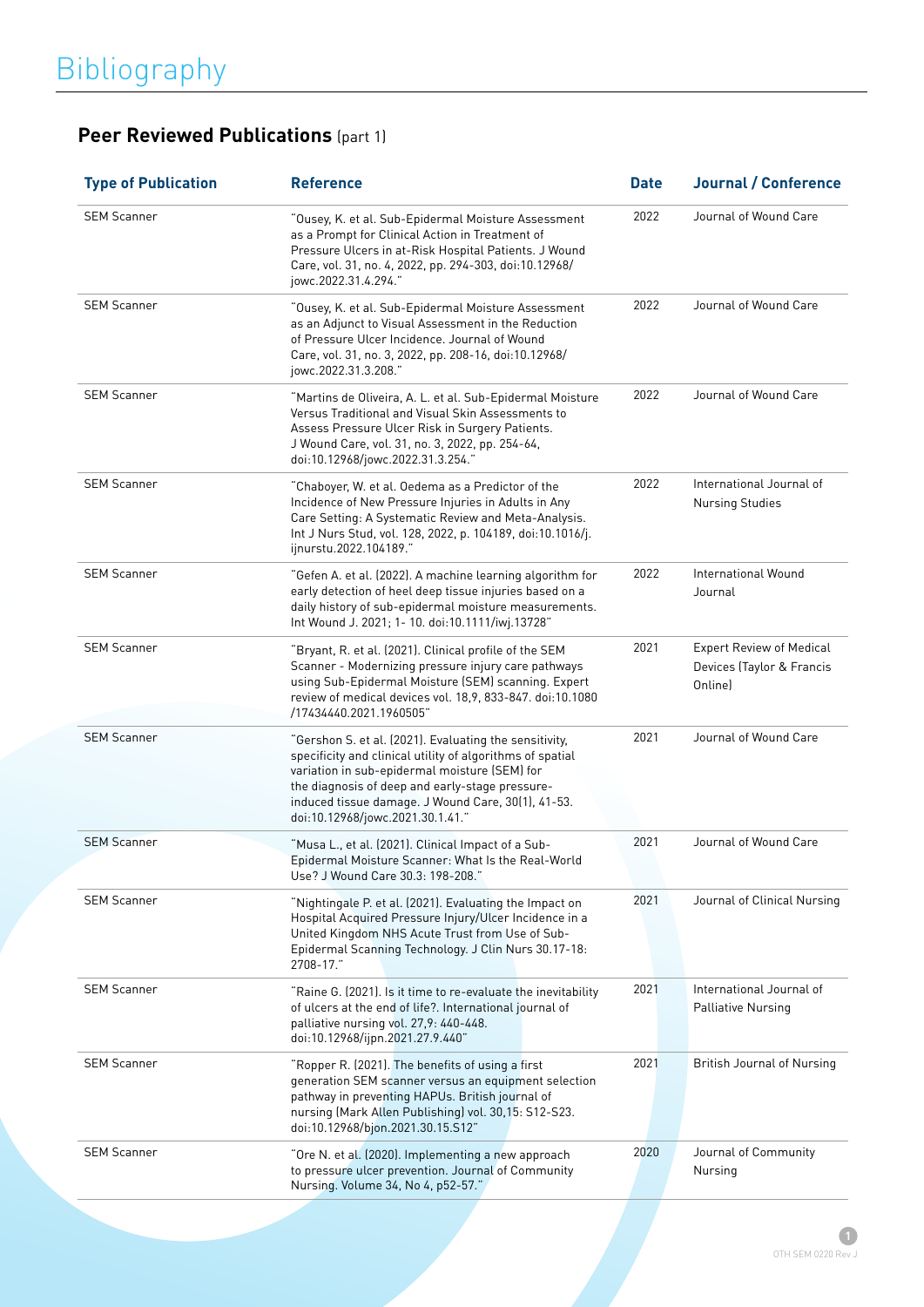## **Peer Reviewed Publications** (part 2)

| <b>Type of Publication</b>            | <b>Reference</b>                                                                                                                                                                                                                                                                                                         | <b>Date</b> | <b>Journal / Conference</b>                                      |
|---------------------------------------|--------------------------------------------------------------------------------------------------------------------------------------------------------------------------------------------------------------------------------------------------------------------------------------------------------------------------|-------------|------------------------------------------------------------------|
| <b>SEM Scanner</b>                    | "Gefen A. The SEM Scanner for early pressure ulcer<br>detection: a 360-degree review of the technology.<br>Wounds International. 2020; 11(4):22-30."                                                                                                                                                                     | 2020        | Wounds International                                             |
| Sub-epidermal Moisture                | "Bates-Jensen B. et al. (2020). Subepidermal Moisture<br>and Pressure Injury in a Pediatric Population.<br>Journal of Wound, Ostomy and Continence Nursing.<br>Volume 47 - Issue 4 - p 329-335 doi: 10.1097/<br>WON.0000000000000654"                                                                                    | 2020        | Journal of Wound, Ostomy<br>and Continence Nursing               |
| Editorial - Sub-epidermal Moisture    | "Black J. (2020). Seeing what lies beneath the surface.<br>Wounds International, Vol 11 Issue 1"                                                                                                                                                                                                                         | 2020        | Wounds International                                             |
| <b>SEM Scanner</b>                    | "Budri A. (2020). Identification of increased risk of<br>pressure damage with a sub-epidermal moisture<br>scanner: clinical outcomes and cost-effectiveness.<br>British Journal of Healthcare Management.<br>https://doi.org/10.12968/bjhc.2020.0035"                                                                    | 2020        | British Journal of<br>Healthcare Management                      |
| <b>SEM Scanner</b>                    | "Budri A. et al. (2020). Sub-epidermal moisture<br>measurement: an evidence-based approach to the<br>assessment for early evidence of pressure ulcer<br>presence. Int Wound Journal. 1-9.<br>https://doi.org/10.1111/iwj.13437"                                                                                          | 2020        | Journal of Clinical Nursing                                      |
| Challenges of Standard of Care        | "Gaspar S. et al. (2020). Pressure ulcers: The<br>challenge of monitoring in hospital context. Applied<br>Nursing Research. Volume 53, 151266, ISSN 0897-<br>1897, https://doi.org/10.1016 j.apnr.2020.151266.<br>(http://www.sciencedirect.com/science/article/pii/<br>S0897189719308195)"                              | 2020        | <b>Applied Nursing Research</b>                                  |
| <b>Health Economics - SEM Scanner</b> | "Gefen A. et al. (2020). Modelling the cost-benefits<br>arising from technology-aided early detection of<br>pressure ulcers. Wounds International. Vol 11:1 pp12-<br>17"                                                                                                                                                 | 2020        | Wounds International                                             |
| Sub-epidermal Moisture                | "Gefen A. et al. (2020). The subepidermal moisture<br>scanner: the technology explained. Journal of Wound<br>Care. 1;29 (Sup2c):S10-S16. doi: 10.12968/jowc.2020.29.<br>Sup2c.S10"                                                                                                                                       | 2020        | Journal of Wound Care                                            |
| <b>MDRPU</b>                          | "Gefen A. et al. (2020). Update to device-related<br>pressure ulcers: SECURE prevention. COVID-19, face<br>masks and skin damage. Journal of Wound Care. 29:5,<br>245-259"                                                                                                                                               | 2020        | Journal of Wound Care                                            |
| Aetiology                             | "Gefen A. et al. (2020). What is new in our understanding<br>of pressure injuries: The inextricable association<br>between sustained tissue deformations and pain and the<br>role of the support surface. Wound Practice & Research:<br>Journal of the Australian Wound Management<br>Association. Vol.28, No. 2: 58-65" | 2020        | Wound Practice &<br>Research: Journal of the<br>Australian Wound |
| <b>SEM Scanner</b>                    | "Gershon S. (2020). Using Subepidermal Moisture<br>Level as an Indicator of Early Pressure Damage to<br>Local Skin and Tissue. Advances in skin & wound<br>care, 33(9), 469-475. https://doi.org/10.1097/01.<br>ASW.0000655380.86380.7b"                                                                                 | 2020        | Advances in Skin and<br><b>Wound Care</b>                        |
| PI/PU Classification                  | "Kottner J. et al. (2020). Pressure ulcer/injury<br>classification today: an international perspective,<br>Journal of Tissue Viability, https://doi.org/10.1016/j.<br>jtv.2020.04.003"                                                                                                                                   | 2020        | Journal of Tissue Viability                                      |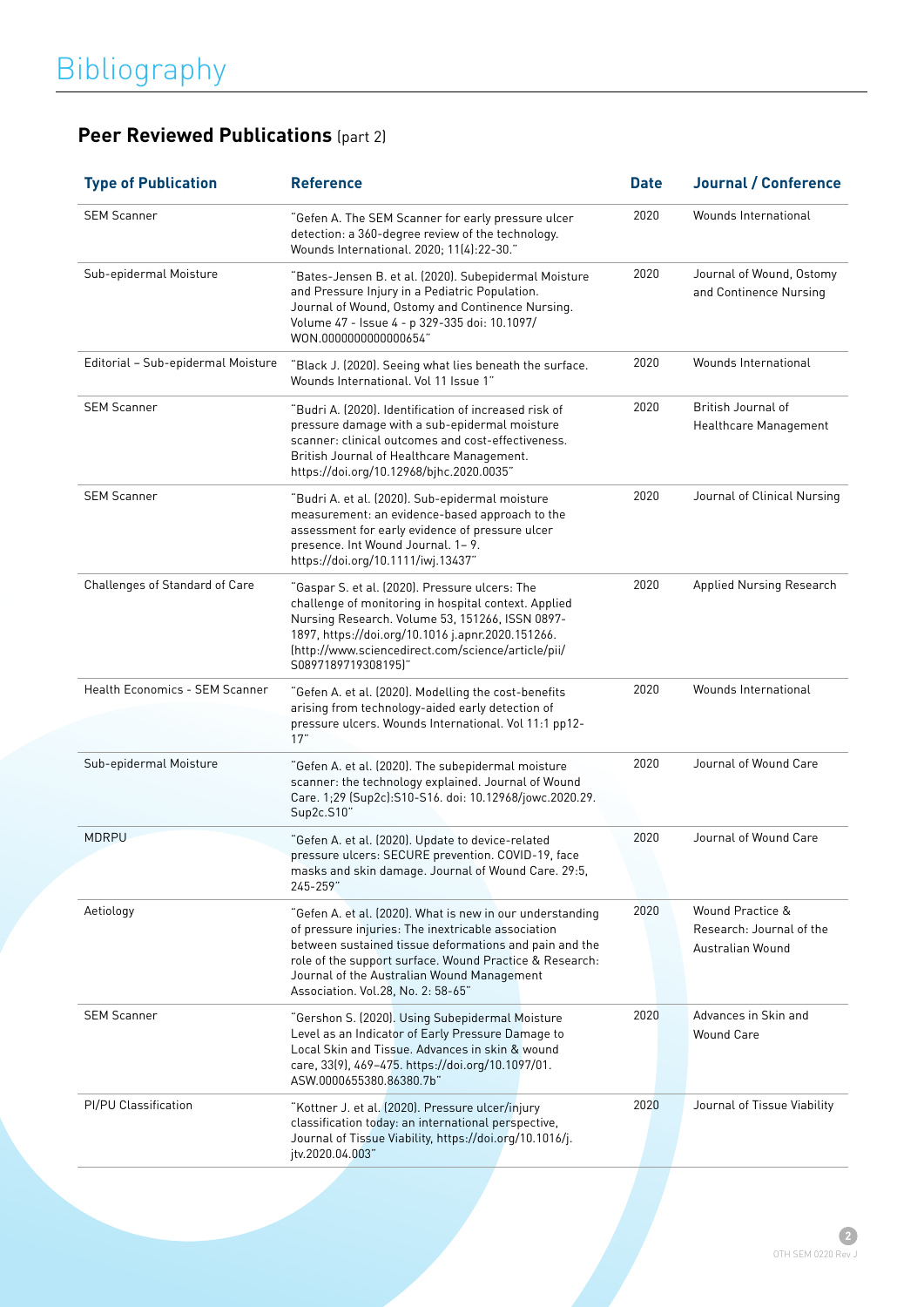## **Peer Reviewed Publications** (part 3)

| <b>Type of Publication</b>            | <b>Reference</b>                                                                                                                                                                                                                                       | <b>Date</b> | <b>Journal / Conference</b>                        |
|---------------------------------------|--------------------------------------------------------------------------------------------------------------------------------------------------------------------------------------------------------------------------------------------------------|-------------|----------------------------------------------------|
| <b>SEM Scanner</b>                    | "Okonkwo H. et al. (2020). A blinded clinical study using<br>a subepidermal moisture biocapacitance measurement<br>device for early detection of pressure injuries. Wound<br>Repair and Reg 2020;1-11. https://doi.org/10.1111/<br>wrr.12790"          | 2020        | Wound Repair and<br>Regeneration                   |
| <b>Health Economics - SEM Scanner</b> | "Padula W. V. et al. (2020). The cost-effectiveness of<br>sub- epidermal moisture scanning to access pressure<br>injury in U.S. health systems. Journal of Patient Safety<br>and Risk Management. 0(0) 1-9"                                            | 2020        | Journal of Patient Safety<br>and Risk Management   |
| Letter to the Editor - SEM Scanner    | "Peko L. et al. (2020). Sensitivity and laboratory<br>performances of a second-generation sub-epidermal<br>moisture measurement device. Int Wound J.<br>doi:10.1111/ iwj.13339"                                                                        | 2020        | International Wound<br>Journal                     |
| <b>SEM Scanner</b>                    | "Scafide K.N. et al. (2020). Bedside Technologies to<br>Enhance the Early Detection of Pressure Injuries- A<br>Systematic Review. Journal of Wound, Ostomy and<br>Continence Nursing. 00(0):1-9"                                                       | 2020        | Journal of Wound, Ostomy<br>and Continence Nursing |
| <b>SEM Scanner</b>                    | "Budri A. et al. (2020). Impaired mobility and pressure<br>ulcer development in older adults: excess movement<br>and too little movement-two sides of the one coin?.<br>Journal of Clinical Nursing. 00: 1-18.<br>https://doi.org/10.1111/ jocn.15316" | 2020        | Journal of Clinical Nursing                        |
| <b>SEM Scanner</b>                    | "Cohen L. et al. (2019). Phantom testing of the<br>sensitivity and precision of a sub-epidermal moisture<br>scanner. International Wounds Journal. 16(4); 979-988."                                                                                    | 2019        | International Wound<br>Journal                     |
| Sub-epidermal Moisture                | "Gefen A. (2019). How medical engineering has changed<br>our understanding of chronic wounds and future<br>prospects. Medical Engineering and Physics 72:13-18."                                                                                       | 2019        | Medical Engineering and<br>Physics                 |
| Sub-epidermal Moisture                | "Gefen A. et al. (2019). Saving lives through pressure<br>ulcer research: revisiting our decade-old perspective of<br>aetiology. Wounds International Editorial. 10 (2) 8-9."                                                                          | 2019        | Wounds International<br>Editorial                  |
| Sub-epidermal Moisture                | "Harvey J. et al. (2019). Correlation of bioimpedance<br>changes after compressive loading of murine tissues in<br>vivo. Physiology Measure. 1088-1361."                                                                                               | 2019        | Physiology Measure                                 |
| <b>Risk Assessment Tools</b>          | "Moore Z. et al. (2019). Risk assessment tools for the<br>prevention of pressure ulcers. Cochrane Database of<br>Systematic Reviews 2019, Issue 1. Art. No.: CD006471.<br>DOI: 10.1002/14651858.CD006471.pub4"                                         | 2019        | Cochrane Database of<br><b>Systematic Reviews</b>  |
| <b>Health Economics - US Costs</b>    | "Padula W. V. (2019). The national cost of hospital-<br>acquired pressure injuries in the United States.<br>International Wound Journal. 16(3):634-640."                                                                                               | 2019        | International Wound<br>Journal                     |
| <b>SEM Scanner</b>                    | "Ross G. et al. (2019). Assessment of sub-epidermal<br>moisture by direct measurement of tissue<br>biocapacitance. Medical Engineering and Physics.<br>Vol:73:92-99."                                                                                  | 2019        | Medical Engineering and<br>Physics                 |
| <b>SEM Scanner</b>                    | "Smith G. (2019). Improved clinical outcomes in<br>pressure ulcer prevention using the SEM Scanner.<br>Journal of Wound Care. Vol 28 [5]."                                                                                                             | 2019        | Journal of Wound Care                              |
| Sub-epidermal Moisture                | "Van Damme N. et al. (2019). Physiological processes<br>of inflammation and oedema initiated by sustained<br>mechanical loading in subcutaneous tissues: a scoping<br>review. Wound Repair and Regeneration. Online. Nov 2<br>2019"                    | 2019        | Wound Repair and<br>Regeneration                   |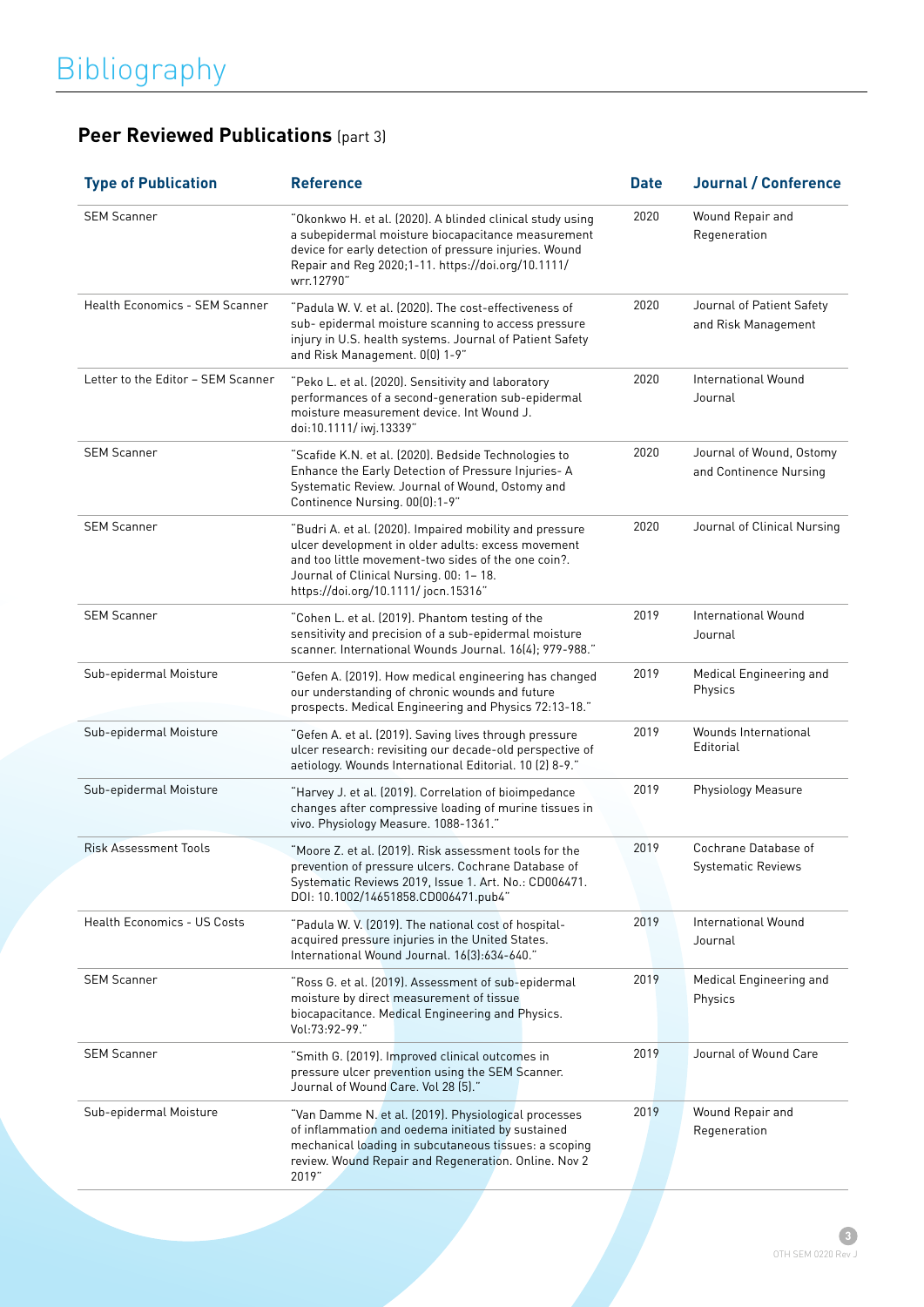| <b>Type of Publication</b>               | <b>Reference</b>                                                                                                                                                                                                                                          | <b>Date</b> | <b>Journal / Conference</b>        |
|------------------------------------------|-----------------------------------------------------------------------------------------------------------------------------------------------------------------------------------------------------------------------------------------------------------|-------------|------------------------------------|
| Sub-epidermal Moisture                   | "Bates-Jensen B. et al. (2018). Sub epidermal moisture<br>detection of heel pressure injury: The pressure ulcer<br>detection study outcomes. International Wound Journal.<br>15:297-309."                                                                 | 2018        | International Wound<br>Journal     |
| <b>SEM Scanner</b>                       | "Gefen A. (2018). The future of pressure ulcer<br>prevention is already here: Early detecting and targeting<br>inflammation to halt damage. EWMA Journal. Vol 19<br>$(2)7 - 11.$                                                                          | 2018        | <b>EWMA Journal</b>                |
| <b>SEM Scanner</b>                       | "Gefen A. (2018). The Sub-Epidermal Moisture Scanner:<br>the principle of pressure injury prevention using novel<br>early detection technology. Wounds International. Vol 9.<br>No 3."                                                                    | 2018        | Wounds International               |
| <b>SEM Scanner</b>                       | "Gefen A. et al. (2018). An observational, Prospective<br>Cohort Pilot Study to Compare the use of Sub-epidermal<br>Moisture measurements Versus Ultrasound and Visual<br>Skin Assessments for Early Detection of Pressure Injury.<br>OWM: 64 (9):12-27." | 2018        | <b>OWM</b>                         |
| Health Economics - PI/PU                 | "Guest J. et al. (2018). Cohort study evaluating pressure<br>ulcer management in clinical practice in the UK<br>following initial presentation in the community: costs<br>and outcomes. BMJ Open 8: e021769."                                             | 2018        | BMJ Open                           |
| Sub-epidermal Moisture                   | "Kim Chul-Gyu. et al. (2018). The relationship of sub<br>epidermal moisture and early stage pressure injury by<br>visual skin assessment. Journal of Tissue Viability. Vol<br>27 (3) p 130-134."                                                          | 2018        | Journal of Tissue Viability        |
| <b>SEM Scanner</b>                       | "O Brien G. (2018). The relationship between nurses<br>assessment of early pressure ulcer damage and sub<br>epidermal moisture measurement: A prospective<br>explorative study. Journal of Tissue Viability. 27(4):232-<br>$237.$ "                       | 2018        | Journal of Tissue Viability        |
| Health Economics - Hospital<br>Resources | "Padula W. V. (2018). Value of hospital resources for<br>effective pressure injury prevention: a cost-effectiveness<br>analysis. British Journal of Medicine; 0:1-10."                                                                                    | 2018        | <b>British Journal of Medicine</b> |
| Sub-epidermal Moisture                   | "Park S. et al. (2018). The use of sub epidermal<br>moisture measurement in predicting blanching<br>erythema in jaundice patients. Journal of Wound Care<br>$(2):342-349."$                                                                               | 2018        | Journal of Wound Care              |
| <b>SEM Scanner</b>                       | "Raizman R. et al. (2018). Utility of a sensor-based<br>technology to assist in the prevention of pressure ulcers.<br>A clinical comparison. International Wound Journal. 15<br>$(6)$ 1033-1044."                                                         | 2018        | International Wound<br>Journal     |
| Sub-epidermal Moisture                   | "Bates-Jensen B. et al. (2017). Subepidermal moisture<br>detection of pressure induced tissue damage on the<br>trunk: The pressure ulcer detection study outcomes.<br>Wound Repair and Regeneration, 25(3), pp.502-511."                                  | 2017        | Wound Repair and<br>Regeneration   |
| Sub-epidermal Moisture                   | "Oliveira A. L. et al. (2017). Accuracy of ultrasound,<br>thermography and subepidermal moisture in predicting<br>pressure ulcers: a systematic review. Journal of Wound<br>Care, 26(5), pp.199-215."                                                     | 2017        | Journal of Wound Care              |
| <b>SEM Scanner</b>                       | "Moore Z. et al. (2016). Subepidermal moisture (SEM)<br>and bioimpedance: a literature review of a novel method<br>for early detection of pressure-induced tissue damage<br>(pressure ulcers). International Wound Journal, 14(2),<br>pp.331-337."        | 2016        | International Wound<br>Journal     |

## **Peer Reviewed Publications** (part 4)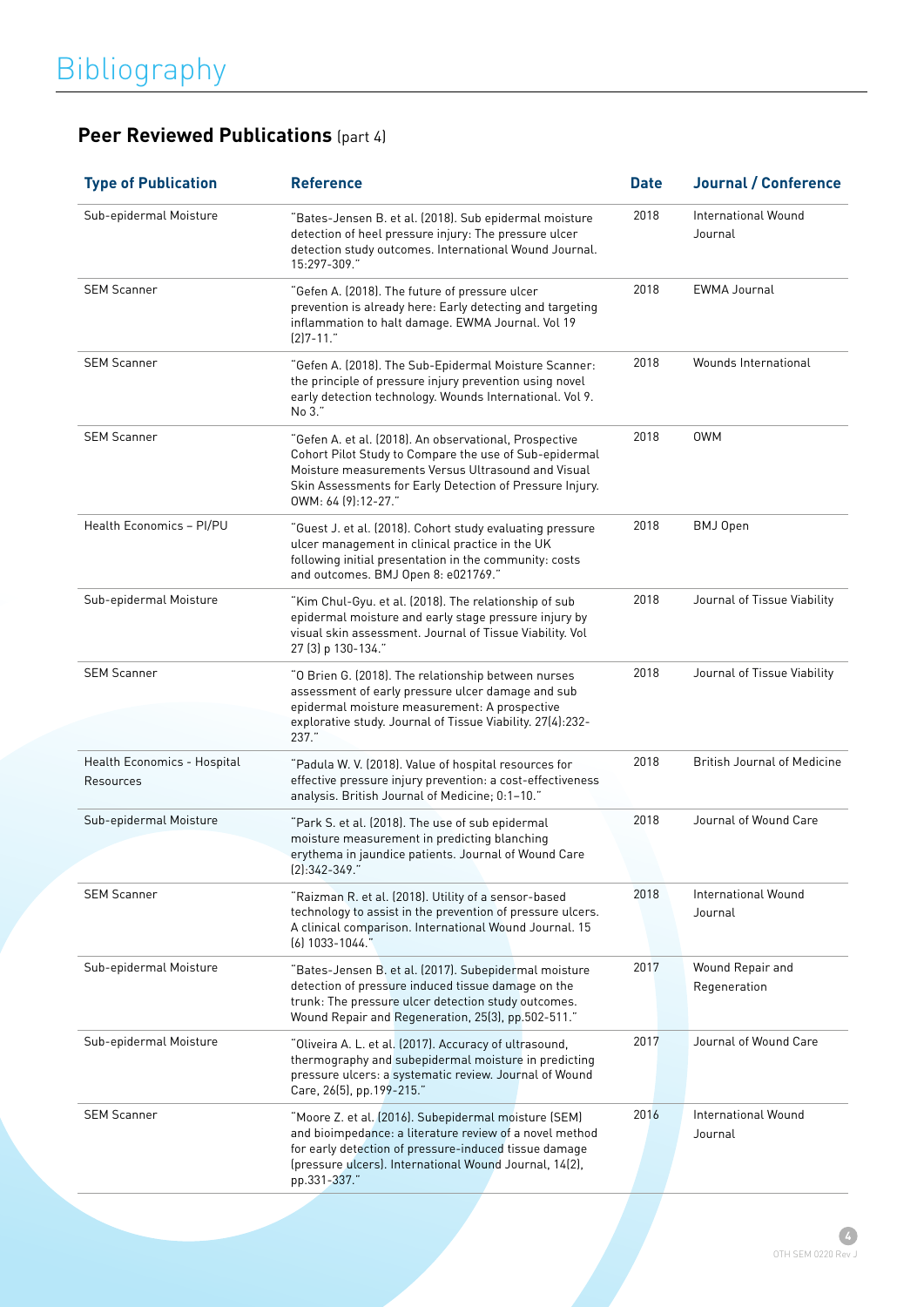|  | <b>Peer Reviewed Publications (part 5)</b> |
|--|--------------------------------------------|
|--|--------------------------------------------|

| <b>Type of Publication</b> | <b>Reference</b>                                                                                                                                                                                                                                   | <b>Date</b> | <b>Journal / Conference</b>                        |
|----------------------------|----------------------------------------------------------------------------------------------------------------------------------------------------------------------------------------------------------------------------------------------------|-------------|----------------------------------------------------|
| <b>SEM Scanner</b>         | "Clendenin M. et al. (2015). Inter-operator and inter-<br>device agreement and reliability of the SEM Scanner.<br>Journal of Tissue Viability, 24(1), pp.17-23."                                                                                   | 2015        | Journal of Tissue Viability                        |
| Health Economics - PI/PU   | "Guest J. (2015). Health economic burden that wounds<br>impose on the National Health Service in the UK. BMJ<br>Open. 5:009283."                                                                                                                   | 2015        | BMJ Open                                           |
| Sub-epidermal Moisture     | "Swisher S. L. et al. (2015). Impedance sensing device<br>enables early detection of pressure ulcers in vivo.<br>Nature Communications, 6(1)."                                                                                                     | 2015        | <b>Nature Communications</b>                       |
| Sub-epidermal Moisture     | "Harrow J. et al. (2014). Subepidermal moisture<br>surrounding pressure ulcers in persons with a spinal<br>cord injury: A pilot study. The Journal of Spinal Cord<br>Medicine, 37(6), pp.719-728."                                                 | 2014        | The Journal of Spinal Cord<br>Medicine             |
| Sub-epidermal Moisture     | "Zhang L. et al. (2014). A method for in vivo detection<br>of abnormal sub-epidermal tissues based on dielectric<br>properties. Bio-Medical Materials and Engineering,<br>24(1) pp. 3455-3462."                                                    | 2014        | <b>Bio-Medical Materials and</b><br>Engineering    |
| Health Economics - PI/PU   | "Dealey C. et al. (2012). The cost of pressure ulcers<br>in the United Kingdom. Journal of Wound Care.<br>Jun;21(6):261-2, 264, 266."                                                                                                              | 2012        | Journal Wound Care                                 |
| Sub-epidermal Moisture     | "Guihan M. et al. (2012). Assessing the feasibility of<br>subepidermal moisture to predict erythema and stage<br>1 pressure ulcers in persons with spinal cord injury: A<br>pilot study. The Journal of Spinal Cord Medicine, 35(1),<br>pp.46-52." | 2012        | The Journal of Spinal Cord<br>Medicine             |
| Sub-epidermal Moisture     | "Padula W. V. et al. (2011). Improving the Quality of<br>Pressure Ulcer Care with Prevention. Medical Care, 49<br>(4), pp.385-392."                                                                                                                | 2011        | <b>Medical Care</b>                                |
| Sub-epidermal Moisture     | "Bates-Jensen B. et al. (2009). Subepidermal Moisture<br>Is Associated with Early Pressure Ulcer Damage in<br>Nursing Home Residents With Dark Skin Tones. Journal<br>of Wound, Ostomy and Continence Nursing, 36(3),<br>pp.277-284."              | 2009        | Journal of Wound, Ostomy<br>and Continence Nursing |
| Sub-epidermal Moisture     | "Bates-Jensen B. et al. (2008). Subepidermal moisture<br>differentiates erythema and stage I pressure ulcers<br>in nursing home residents. Wound Repair and<br>Regeneration, 16(2). pp.189-197."                                                   | 2008        | Wound Repair and<br>Regeneration                   |
| Health Economics - PI/PU   | "Bennett G. et al. (2004). The cost of pressure ulcers in<br>the UK. Age and Ageing; 33: 230-235."                                                                                                                                                 | 2004        | Age and Aging                                      |

### **Additional Publications** (part 1)

| <b>Type of Publication</b> | <b>Reference</b>     |                                                                                                                      | <b>Date</b> | Journal / Conference |
|----------------------------|----------------------|----------------------------------------------------------------------------------------------------------------------|-------------|----------------------|
| <b>SEM Scanner</b>         | UK. Vol 16(2) 29-35" | "Evans P. et al. (2020). The impact of skin barrier cream<br>on variation in sub-epidermal moisture readings. Wounds | 2020        | Wounds UK            |
| <b>SEM Scanner</b>         | Wounds UK . p1-6."   | "Fletcher J. et al. (2018). SEM Scanner Made Easy.                                                                   | 2018        | Wounds UK            |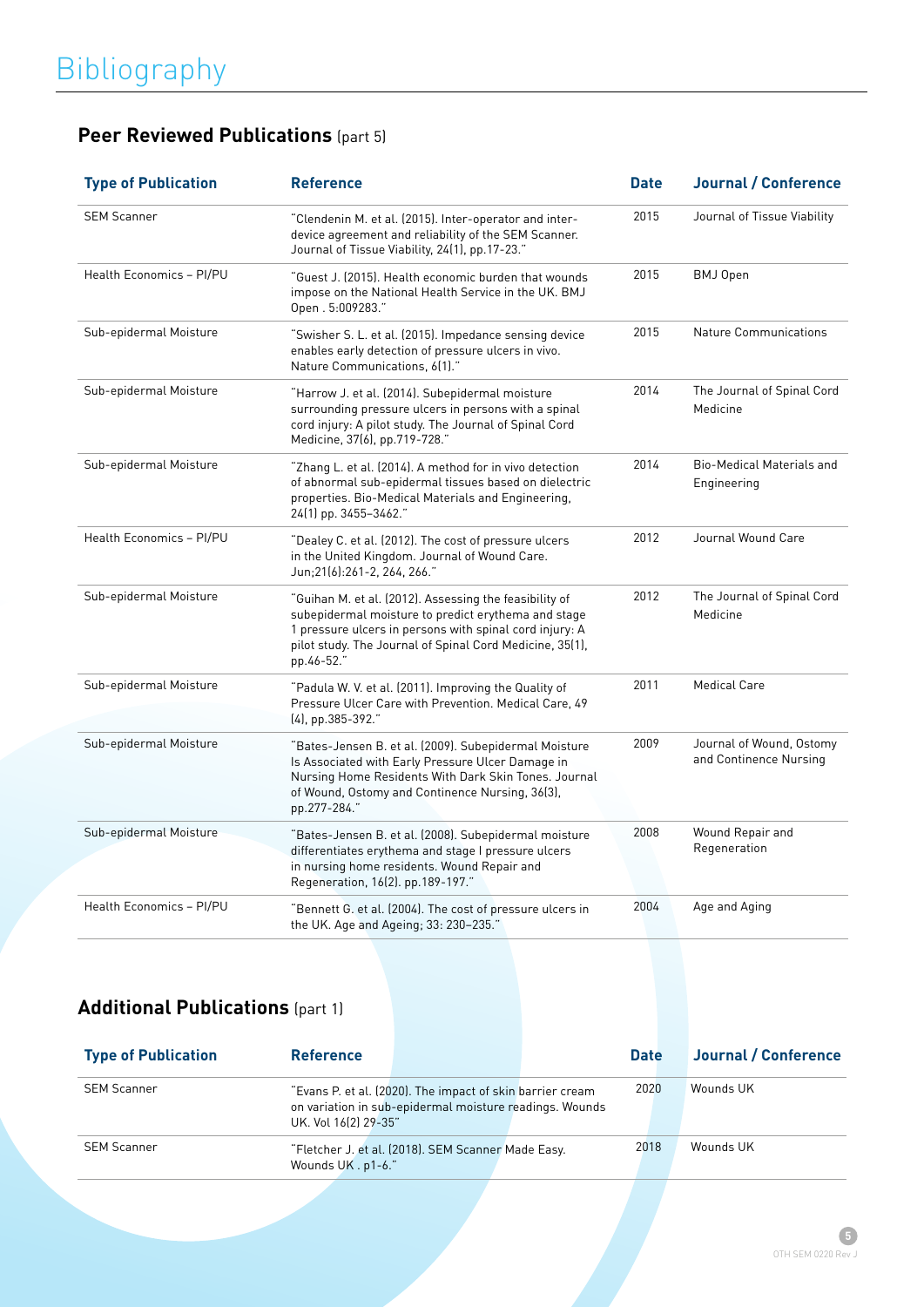### **Additional Publications** (part 2)

| <b>Type of Publication</b>   | <b>Reference</b>                                                                                                                                        | <b>Date</b> | Journal / Conference |
|------------------------------|---------------------------------------------------------------------------------------------------------------------------------------------------------|-------------|----------------------|
| <b>Risk Assessment Tools</b> | "Fletcher J. (2017). An overview of risk assessment tools.<br>Wounds UK, 13(1) pp. 18-26."                                                              | 2017        | Wounds UK            |
| <b>SEM Scanner</b>           | "Fletcher J. et al. (2017). Early detection technology<br>transforms care and releases productivity: an NHS case<br>study. Wounds UK, 13(1) pp. 74-78." | 2017        | Wounds UK            |
| <b>SEM Scanner</b>           | "Moore Z. et al. (2016). Advancing pressure ulcer<br>prevention with SEM Scanner. Wounds UK, 12(1) pp.<br>$70 - 73.7$                                   | 2016        | Wounds UK            |

### **Posters and Conference Presentations** (part 1)

| <b>Type of Publication</b>                     | <b>Reference</b>                                                                                                                                                                                                                                         | <b>Date</b> | <b>Journal / Conference</b>                                                           |
|------------------------------------------------|----------------------------------------------------------------------------------------------------------------------------------------------------------------------------------------------------------------------------------------------------------|-------------|---------------------------------------------------------------------------------------|
| <b>Posters and Conference</b><br>Presentations | "Hancock K. et al. (2022). Early and increased detection<br>of patients at risk of developing hospital-acquired<br>pressure ulcers. Accepted and Presented at TVS,<br>Glasgow, UK."                                                                      | 2022        | <b>Tissue Viability Society</b>                                                       |
| <b>Posters and Conference</b><br>Presentations | "Iyer V. et al. (2022). Driving Value Through Innovation.<br>Accepted and presented at ISPOR, Washington, DC, USA."                                                                                                                                      | 2022        | The Professional Society<br>for Health Economics<br>and Outcomes Research<br>(ISPORT) |
| Posters and Conference<br>Presentations        | "Bryant R., Iyer V. (2022). Changing the paradigm<br>of pressure injury (PI) prevention: Translating sub-<br>epidermal moisture (SEM) assessment technology from<br>bench to bedside. Presentation at Advanced Material<br>Science World Congress 2022." | 2022        | <b>Advanced Material</b><br>Sciences World Conference                                 |
| <b>Posters and Conference</b><br>Presentations | "Burns M. et al. (2022). The Clinical Impossibility Of<br>Pressure Ulcer Prevention Under The Current Standard<br>Of Care. Presentation at WUWHS 2022. Abu Dhabi, UAE."                                                                                  | 2022        | World Union of Wound<br><b>Healing Societies</b>                                      |
| <b>Posters and Conference</b><br>Presentations | "Burns M. et (2022). The Mathematical Impossibility Of<br>Pressure Ulcer Prevention. Presentation at WUWHS<br>2022, Abu Dhabi, UAE."                                                                                                                     | 2022        | World Union of Wound<br><b>Healing Societies</b>                                      |
| <b>Posters and Conference</b><br>Presentations | "Bates-Jensen B. et al. (2021). Levelling the playing field:<br>technology for assessment of pressure induced tissue<br>damage. Presentation at AAWC."                                                                                                   | 2021        | AAWC                                                                                  |
| <b>Posters and Conference</b><br>Presentations | "Stephenson J. (2021). Assessment of the Pressure Ulcer<br>Reduction Programme to reduce PU Incidence and the<br>effectiveness of the SEM Scanner as an adjunct Therapy.<br>Accepted and presented at EPUAP, Virtual Conference."                        | 2021        | <b>EPUAP, Virtual Conference</b>                                                      |
| <b>Posters and Conference</b><br>Presentations | "Gefen A. (2021). A machine based learning algorithm<br>for differential diagnosis of a heel DTPI based on a daily<br>history of Biocapacitance measurements. Presentation at<br>NPIAP, Virtual Conference 2021"                                         | 2021        | NPIAP, Virtual Conference                                                             |
| Posters and Conference<br>Presentations        | "Hancock, K. (2021). Clinical Decision Making in Pressure<br>Ulcer Prevention As Impacted By The Use Of Data<br>Analysed From A Pressure Ulcer Registry. Accepted and<br>presented at EPUAP, Virtual conference."                                        | 2021        | EPUAP, Virtual Conference                                                             |
| Posters and Conference<br>Presentations        | "Lustig M. et al. (2021). A machine learning-based<br>algorithm for differential diagnosis of a heel DTPI based<br>on a daily history of Biocapacitance measurements.<br>Accepted and presented poster at NPIAP, Virtual<br>Conference 2021"             | 2021        | NPIAP, Virtual Conference                                                             |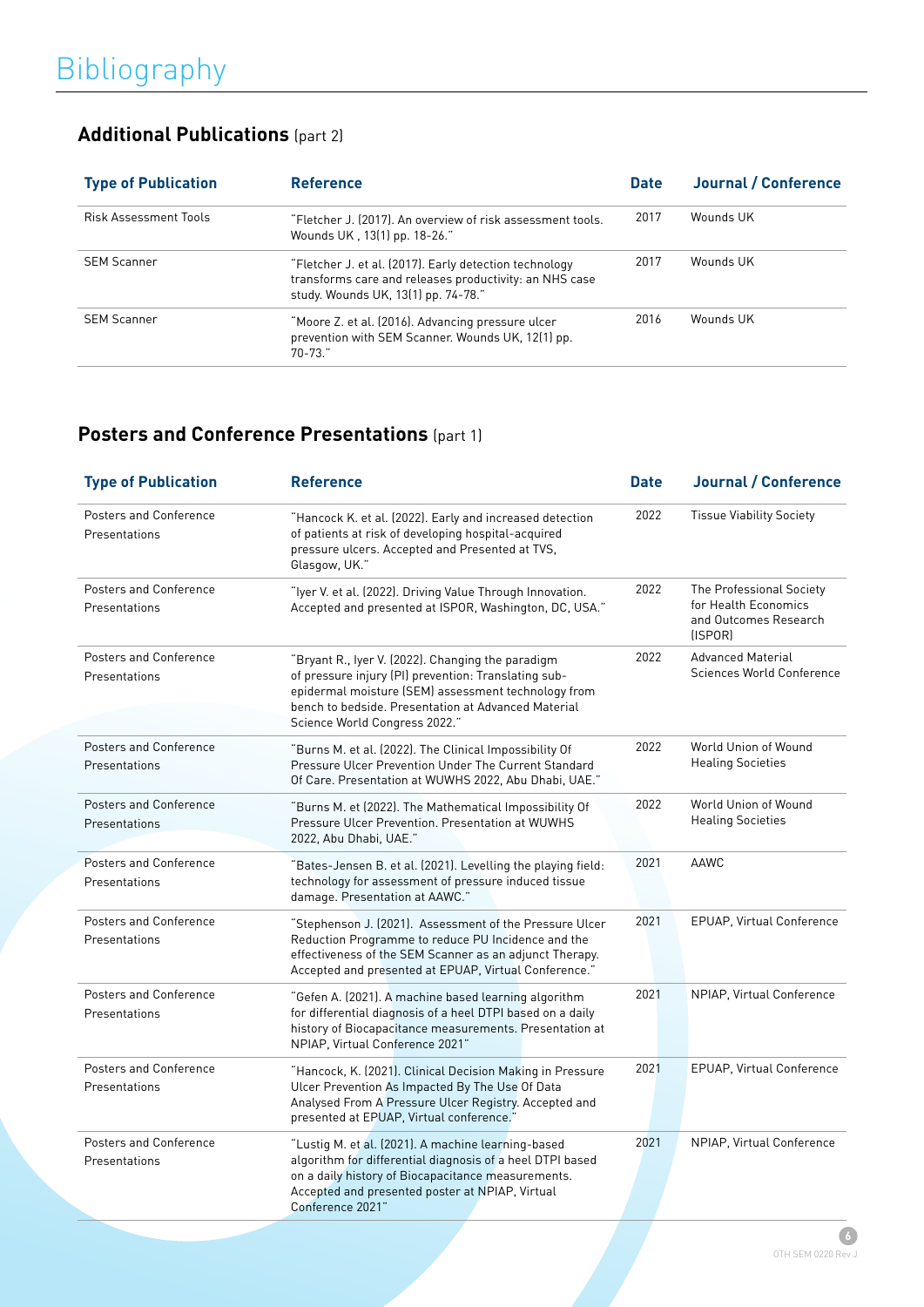## **Posters and Conference Presentations** (part 2)

| <b>Type of Publication</b>                     | <b>Reference</b>                                                                                                                                                                                                                                                                   | <b>Date</b> | <b>Journal / Conference</b>                      |
|------------------------------------------------|------------------------------------------------------------------------------------------------------------------------------------------------------------------------------------------------------------------------------------------------------------------------------------|-------------|--------------------------------------------------|
| <b>Posters and Conference</b><br>Presentations | "Sobrin, S. et al. (2021). The Effectiveness of SEM<br>Assessment in Early Identification of Pressure Damage<br>in a Spanish Long Term Care Facility. Accepted and<br>presented at EPUAP, Virtual Conference."                                                                     | 2021        | EPUAP, Virtual Conference                        |
| <b>Posters and Conference</b><br>Presentations | "Hancock, K. (2021). Data From Clinical Practice<br>Demonstrates Pressure Ulcer (PU) Prevention in Elderly<br>Care Through The Introduction of Technology Into The<br>Care Pathway. Accepted and presented at EPUAP, Virtual<br>Conference."                                       | 2021        | EPUAP, Virtual Conference                        |
| Posters and Conference<br>Presentations        | "Wood, Z. (2021). Real World Data Demonstrates<br>Pressure Injury (PI) Prevention in Long Term Care<br>Through The Introduction of Technology Into The Care<br>Pathway. Accepted and Presented at Together We Care<br>Forum, Canada."                                              | 2021        | Together We Care Forum,<br>Canada (Virtual)      |
| Posters and Conference<br>Presentations        | "Wood. Z. (2021). Pragmatic Real-World Data<br>Demonstrates Improvement in Patient Safety and<br>Pressure Ulcer (PU) Prevention Through the Introduction<br>of Technology into the Care Pathway. Accepted and<br>presented at the 5th EPUAP Focus Meeting, Virtual<br>Conference." | 2021        | EPUAP, 5th Focus Meeting<br>(Virtual)            |
| Posters and Conference<br>Presentations        | "Burns M. (2020). Pressure Injuries/Ulcers Incidence in<br>the Medium Risk Patient in Acute Care Settings in the<br>US and UK. Accepted and presented at World Union of<br>Wound Healing Societies, Abu Dhabi."                                                                    | 2020        | World Union of Wound<br><b>Healing Societies</b> |
| Posters and Conference<br>Presentations        | "Burns M. (2020). Pressure Injury Incidence in the<br>Medium Risk Patient in Acute Care Settings in the US and<br>UK. Accepted and presented at NPIAP, Houston, USA."                                                                                                              | 2020        | <b>NPIAP 2020</b>                                |
| Posters and Conference<br>Presentations        | "Burns M. (2020). Reducing Pressure Injury/Ulcer (PI/U)<br>Ulcer through the Introduction of Technology. Accepted<br>and presented at EWMA, Virtual Conference 2020"                                                                                                               | 2020        | EWMA, Virtual Conference                         |
| Posters and Conference<br>Presentations        | "Burns M. et al. (2020). Clinical Complexities, Resource<br>Use and Costs of Joined Up Pressure Ulcer Care.<br>Accepted and presented at EWMA, Virtual Conference."                                                                                                                | 2020        | EWMA, Virtual Conference                         |
| Posters and Conference<br>Presentations        | "Burns M. et al. (2020). Incorporating Sub-epidermal<br>Moisture Measurements Into Routine Skin And Tissue<br>Assessments For The Prevention Of Pressure Ulcers<br>In Patients With Darkly Pigmented Skin. Accepted and<br>presented at EWMA, Virtual Conference."                 | 2020        | EWMA, Virtual Conference                         |
| Posters and Conference<br>Presentations        | "Burns M. et al. (2020). Sub-Epidermal Moisture (SEM)<br>Measures: How They Were Arrived At And What The<br>Numbers Mean. Accepted and presented at EWMA,<br>Virtual Conference."                                                                                                  | 2020        | EWMA, Virtual Conference                         |
| Posters and Conference<br>Presentations        | "Burns M. et al. (2020). Incorporating Sub-epidermal<br>Moisture Measurements Into Routine Skin And Tissue<br>Assessments For The Prevention Of Pressure Ulcers<br>in Patients With Darkly Pigmented Skin. Accepted and<br>presented at EWMA, Virtual Conference 2020"             | 2020        | <b>EWMA, Virtual Conference</b>                  |
| Posters and Conference<br>Presentations        | "Burns M. et al. (2020). The Clinical Impossibility of<br>Pressure Injury/Ulcer Prevention under the Current<br>Standard of Care. Accepted and presented at World Union<br>of Wound Healing Societies, Abu Dhabi."                                                                 | 2020        | World Union of Wound<br><b>Healing Societies</b> |
| Posters and Conference<br>Presentations        | "Burns M. et al. (2020). The Mathematical Impossibility<br>Of Pressure Injury/Ulcer Prevention. Accepted and<br>presented at World Union of Wound Healing Societies,<br>Abu Dhabi."                                                                                                | 2020        | World Union of Wound<br><b>Healing Societies</b> |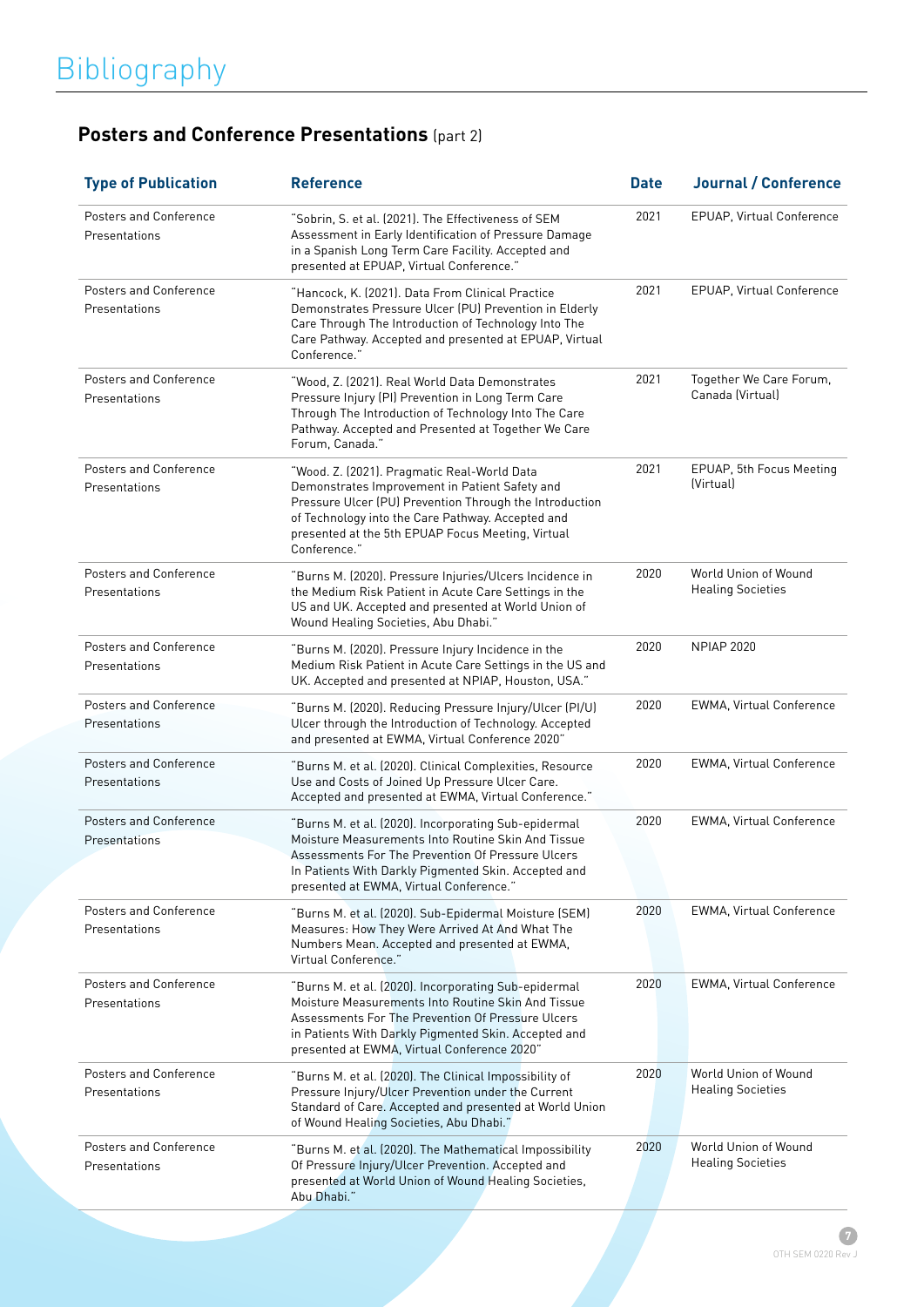## **Posters and Conference Presentations** (part 3)

| <b>Type of Publication</b>                     | <b>Reference</b>                                                                                                                                                                                                                                | <b>Date</b> | <b>Journal / Conference</b>                         |
|------------------------------------------------|-------------------------------------------------------------------------------------------------------------------------------------------------------------------------------------------------------------------------------------------------|-------------|-----------------------------------------------------|
| Posters and Conference<br>Presentations        | "Peko L. et al. (2020). Sensitivity and laboratory<br>performances of a 2nd-generation sub-epidermal<br>moisture (SEM) measurement device. Accepted and<br>presented at EWMA, Virtual Conference."                                              | 2020        | EWMA, Virtual Conference                            |
| Posters and Conference<br>Presentations        | "Raine G. (2020). Achieving A Reduction of Hospice<br>Acquired Pressure Damage In The Palliative Care Setting.<br>Accepted and presented at EWMA, Virtual Conference."                                                                          | 2020        | EWMA, Virtual Conference                            |
| Posters and Conference<br>Presentations        | "Wood Z. (2020). In-depth analysis of the National Safety<br>Thermometer (NHS-ST) Pressure Ulcer (PU) Data<br>England 2012-2017. Accepted and presented at EWMA,<br>Virtual Conference."                                                        | 2020        | <b>EWMA, Virtual Conference</b>                     |
| <b>Posters and Conference</b><br>Presentations | "Wood Z. (2020). Reducing Pressure Injury (PI) Incidence<br>through the Introduction of Technology. Accepted and<br>presented at NPIAP, Houston, USA."                                                                                          | 2020        | <b>NPIAP 2020</b>                                   |
| Posters and Conference<br>Presentations        | "Wood Z. (2020). Repeatability and Reliability of Sub-<br>Epidermal Moisture (SEM) Readings in Ventral (Sternum)<br>and Dorsal (Sacrum and Heel) Anatomical Locations.<br>Accepted and presented at EPUAP, Virtual Conference."                 | 2020        | EPUAP, Virtual Conference                           |
| Posters and Conference<br>Presentations        | "Budri A. (2019). Sub-epidermal moisture (SEM)<br>measurement. Accepted and presented at EPUAP, Lyon,<br>France."                                                                                                                               | 2019        | <b>EPUAP 2019</b>                                   |
| Posters and Conference<br>Presentations        | "Burns M. (2019). Modelling pressure ulcer prevention<br>and treatment pathways: large cost savings achievable<br>with investment in new technology. Accepted and<br>presented at EPUAP, Lyon, France."                                         | 2019        | <b>EPUAP 2019</b>                                   |
| Posters and Conference<br>Presentations        | "Creehan S. (2019). Mapping the integration of novel<br>technology within the Pressure Injury Prevention Care<br>Pathway: An assessment of quality and efficiency.<br>Accepted and presented at SAWC, Las Vegas, USA."                          | 2019        | <b>SAWC 2019</b>                                    |
| <b>Posters and Conference</b><br>Presentations | "Lawrance R. et al. (2019). Reducing pressure ulcer<br>(PU) incidence through introduction of new technology.<br>Accepted and presented at EPUAP, Lyon, France."                                                                                | 2019        | <b>EPUAP 2019</b>                                   |
| Posters and Conference<br>Presentations        | "O'Kieffe S. (2019). Evaluation of Novel Subepidermal<br>Moisture (SEM) Technology in Early Pressure Ulcer<br>Detection Versus Conventional Techniques. Accepted and<br>presented at Tissue Viability Society 2019 and EPUAP,<br>Lyon, France." | 2019        | <b>Tissue Viability Society</b><br>2019, EPUAP 2019 |
| Posters and Conference<br>Presentations        | "Ore N. et al. (2019). Striving for Perfect Care: preventing<br>skin breakdown in the community setting in the UK.<br>Accepted and presented at EPUAP, Lyon, France."                                                                           | 2019        | EPUAP 2019                                          |
| Posters and Conference<br>Presentations        | "Budri A. et al. (2018). Pressure ulcer risk assessment:<br>risk factors and risk screening in older persons.<br>Accepted and presented at Wounds UK, Harrogate UK."                                                                            | 2018        | Wounds UK 2018                                      |
| Posters and Conference<br>Presentations        | "Burns M. et al. (2018). Novel Intervention* Designed to<br>Reduce Incidence of Hospital Acquired Pressure Ulcers<br>(HAPU's) Results in Improved QALYs and Cost Savings.<br>Accepted and presented at Wounds UK, Harrogate, UK."               | 2018        | Wounds UK 2018                                      |
| Posters and Conference<br>Presentations        | "Evans P. et al. (2018). The effect of barrier cream<br>application on Sub-epidermal moisture (SEM)<br>measurements. Accepted and presented at Wounds UK,<br>Harrogate, UK."                                                                    | 2018        | Wounds UK 2018                                      |
| Posters and Conference<br>Presentations        | "Lawrance R. et al. (2018). Epidemiological Analysis of<br>the NHS Safety Thermometer Pressure Ulcer (PU) Data.<br>Accepted and presented at EPUAP 2018, Rome, Italy."                                                                          | 2018        | EPUAP 2018                                          |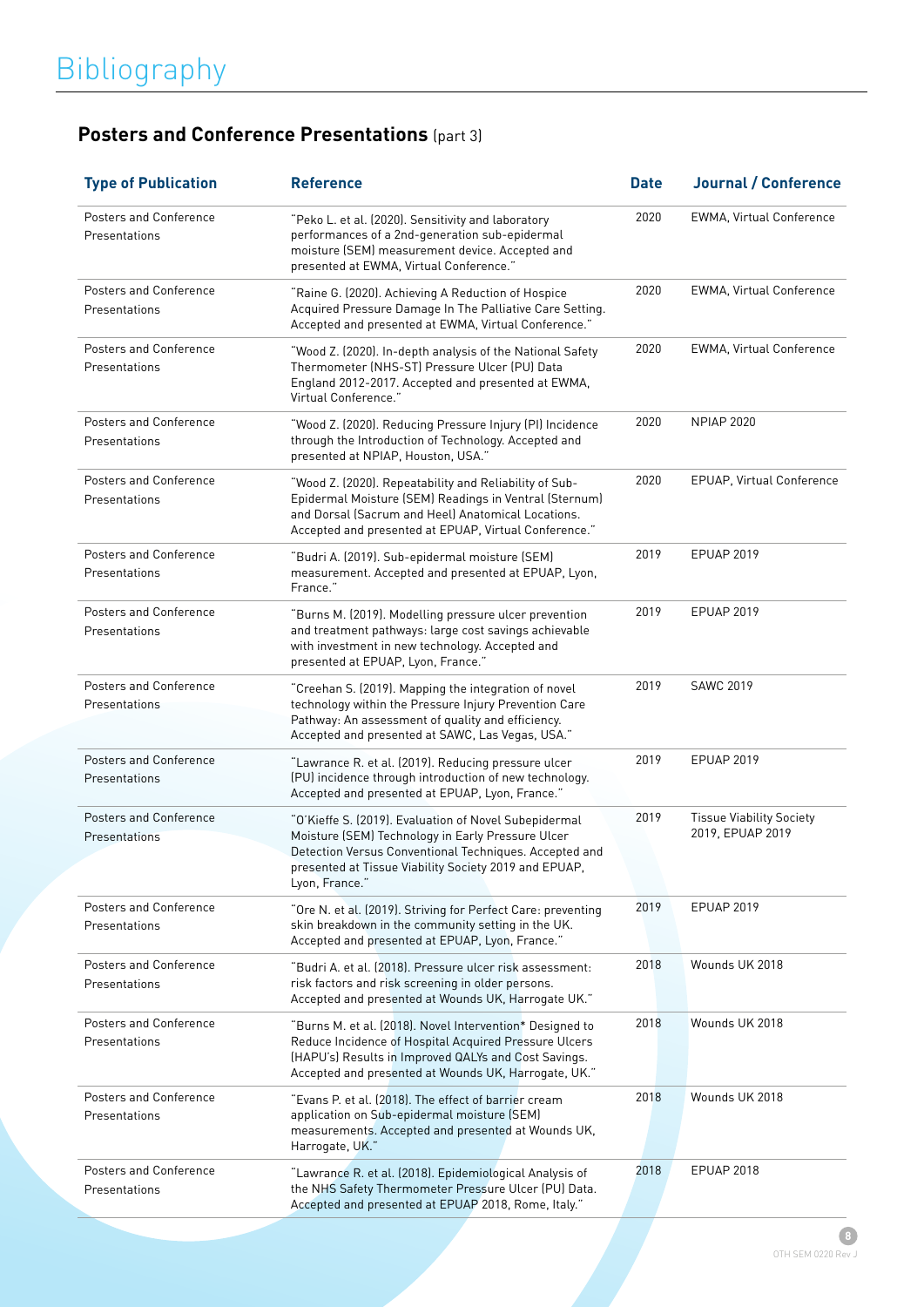## **Posters and Conference Presentations** (part 4)

| <b>Type of Publication</b>                     | <b>Reference</b>                                                                                                                                                                                                                                                                                | <b>Date</b> | <b>Journal / Conference</b>                                                             |
|------------------------------------------------|-------------------------------------------------------------------------------------------------------------------------------------------------------------------------------------------------------------------------------------------------------------------------------------------------|-------------|-----------------------------------------------------------------------------------------|
| <b>Posters and Conference</b><br>Presentations | "Lawrance R. et al. (2018). Evaluation of A Early Stage<br>Pressure Ulcer Assessment Device [2018]. Accepted and<br>presented at EPUAP 2018, Rome, Italy."                                                                                                                                      | 2018        | <b>EPUAP 2018</b>                                                                       |
| <b>Posters and Conference</b><br>Presentations | "Lawrance R. et al. (2018). Pressure Ulcer Prevention<br>Programme (PURP), Enabling Clinically Effective<br>Management of Patients At Risk Of Pressure Ulcers (PU).<br>Accepted and presented at EWMA 2018, Krakow, Poland,<br>9-11 May, Accepted and presented at EPUAP 2018, Rome,<br>Italy." | 2018        | EWMA 2018, EPUAP 2018                                                                   |
| <b>Posters and Conference</b><br>Presentations | "Okonkwo H. et al. (2018). Differentiating between<br>Healthy Tissue and Early Stage Pressure Injuries: a Pilot<br>Study of the Effectiveness of the SEM Scanner. Accepted<br>and presented at NPUAP Annual Conference, Las Vegas,<br>USA, SAWC 2018, WOCN 2018."                               | 2018        | NPUAP 2018, SAWC 2018,<br><b>WOCN 2018</b>                                              |
| <b>Posters and Conference</b><br>Presentations | "Raine G. (2018). Prevention: Prevention: Prevention.<br>Tackling the Number One Patient Safety Issue. Accepted<br>and presented at Patient Safety Conference, Manchester,<br>UK."                                                                                                              | 2018        | <b>Patient Safety Conference</b>                                                        |
| Posters and Conference<br>Presentations        | "Raizman R. et al. (2018). Using Hand-held Device to<br>Prevent Pressure Ulcers: Case Series. Accepted and<br>presented at WOCN 2018, Philadelphia, USA."                                                                                                                                       | 2018        | <b>WOCN 2018</b>                                                                        |
| <b>Posters and Conference</b><br>Presentations | "Lawrance R. et al. (2018). Integrating Early Detection of<br>Pressure Ulcers (PU) into Universal prevention Pathways.<br>Accepted and presented at Wounds UK 2018, Harrogate,<br>UK."                                                                                                          | 2018        | Wounds UK 2018                                                                          |
| Posters and Conference<br>Presentations        | "Burns M. (2017). Real world evidence of HAPU reduction<br>using a novel early detection device measuring Sub-<br>Epidermal Moisture (SEM). Accepted and presented at<br>19th EPUAP 2017 Annual Meeting, Belfast, Northern<br>Ireland, 20 September."                                           | 2017        | <b>EPUAP 2017</b>                                                                       |
| <b>Posters and Conference</b><br>Presentations | "Burns M. et al. (2017). Real world evidence evaluating<br>a novel early-detection device for HAPU reduction.<br>Accepted and presented at Wounds UK 2017, EWMA 2017,<br>EPUAP 2017, NPUAP 2018, SAWC 2018, WOCN 2018."                                                                         | 2017        | Wounds UK 2017,<br>EWMA 2017, EPUAP 2017,<br>NPUAP 2018, SAWC 2018,<br><b>WOCN 2018</b> |
| <b>Posters and Conference</b><br>Presentations | "Okonkwo H. et al. (2017). Evaluation of a novel device<br>using capacitance of the detection of early pressure<br>ulcers (PU), a multi-site longitudinal study. Accepted<br>and presented at EPUAP 2017, Wounds UK 2017, NPUAP<br>2018, SAWC 2018, WOCN 2018."                                 | 2017        | EPUAP 2017, Wounds UK<br>2017, NPUAP 2018, SAWC<br>2018, WOCN 2018                      |
| Posters and Conference<br>Presentations        | "Raizman R. et al. (2017). Hand-held device to decrease<br>hospital acquired pressure injuries: From theory to<br>practice. Accepted and presented at EWMA 2017, SAWC<br>2017, NPUAP 2018, WOCN 2018."                                                                                          | 2017        | EWMA 2017, SAWC 2017,<br>NPUAP 2018, WOCN 2018                                          |
| Posters and Conference<br>Presentations        | "Shorney R. et al. (2017). Achieving zero: a holistic<br>approach to tackle pressure ulcers. Accepted and<br>presented at Patient Safety Congress 2017, Manchester,<br>UK, 5 July."                                                                                                             | 2017        | <b>Patient Safety Congress</b><br>2017                                                  |
| Posters and Conference<br>Presentations        | "Zanin A. et al. (2017). Budget Impact Model to augment<br>the value of an innovative device for the early detection of<br>pressure ulcers in Scotland. Accepted and presented at<br>ISPOR 2017, EPUAP 2017, NPUAP 2018, SAWC 2018."                                                            | 2017        | ISPOR 2017, EPUAP 2017,<br>NPUAP 2018, SAWC 2018                                        |
| Posters and Conference<br>Presentations        | "Budri A. et al. (2016). Pressure ulcer risk assessment:<br>risk factors and risk screening in older persons - a<br>validation study. Accepted and presented at EWMA 2016.<br>Presented to EWMA, Bremen, Germany, 11-13 May."                                                                   | 2016        | EWMA 2016                                                                               |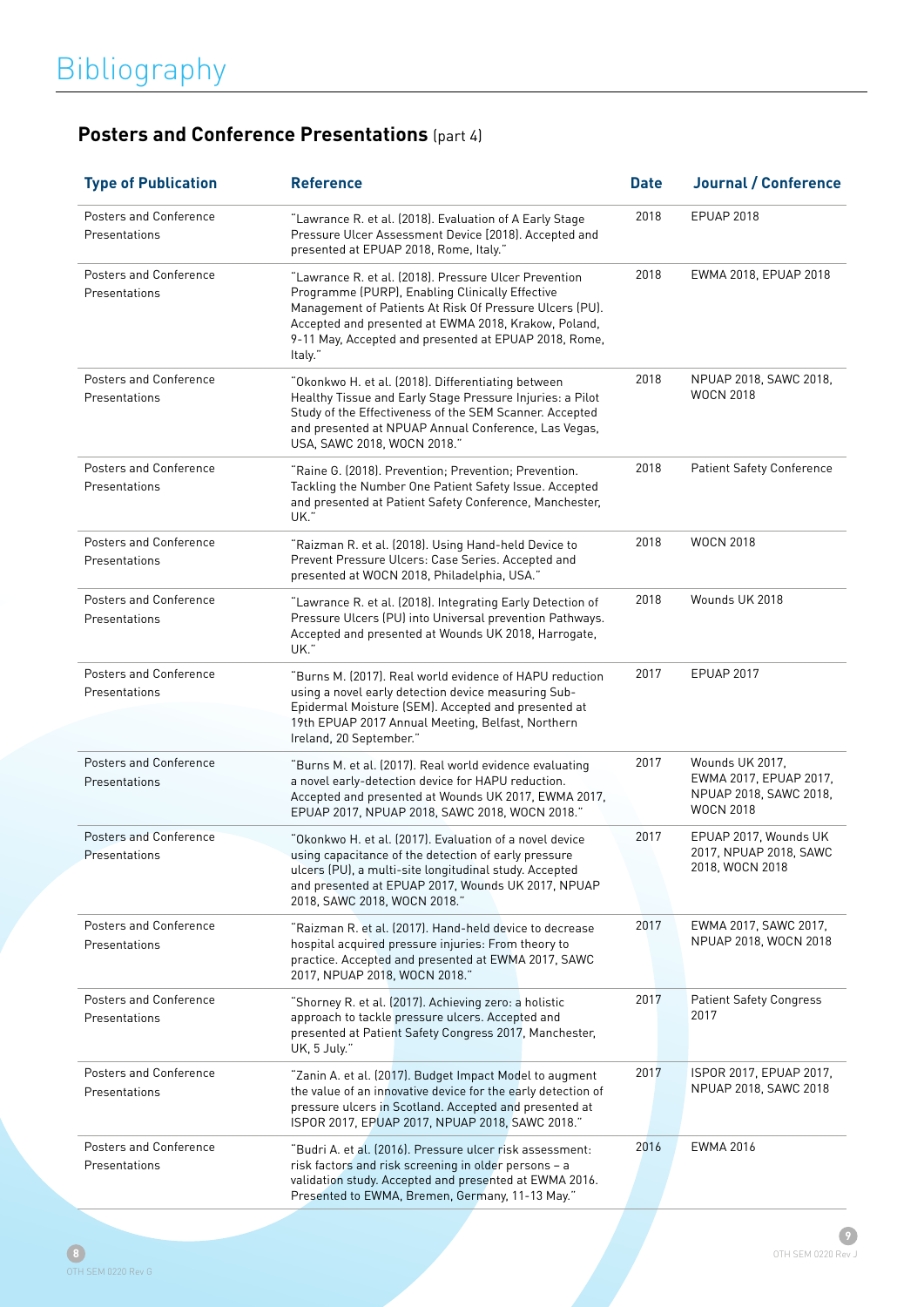## **Posters and Conference Presentations** (part 5)

| <b>Type of Publication</b>                     | <b>Reference</b>                                                                                                                                                                                                                                                                                                           | <b>Date</b> | <b>Journal / Conference</b>                                   |
|------------------------------------------------|----------------------------------------------------------------------------------------------------------------------------------------------------------------------------------------------------------------------------------------------------------------------------------------------------------------------------|-------------|---------------------------------------------------------------|
| Posters and Conference<br>Presentations        | "Littlefield S. et al. (2016). Results from a New Pressure<br>Ulcer Prevention Bundle. Accepted and presented at<br>Wounds UK 2016. Presented at EWMA Conference,<br>Bremen, Germany, 11-13 May."                                                                                                                          | 2016        | <b>EWMA 2016</b>                                              |
| <b>Posters and Conference</b><br>Presentations | "O'Brien G. et al. (2016). The Relationship between<br>Nurses' Assessment of Early Pressure Ulcer Damage and<br>Sub-epidermal Moisture Measurement: A prospective<br>explorative study. Accepted and presented at EWMA 2016.<br>Presented to EWMA Conference, Bremen, Germany, 11-<br>13 May."                             | 2016        | <b>EWMA 2016</b>                                              |
| <b>Posters and Conference</b><br>Presentations | "Oliveira A. L. et al. (2016). Accuracy of ultrasound,<br>thermography, and subepidermal moisture in predicting<br>pressure ulcers: a systematic review. Accepted and<br>presented at Wounds UK 2016. Presented at Harrogate,<br>North Yorkshire, UK, 14-16 November."                                                     | 2016        | Wounds UK 2016                                                |
| <b>Posters and Conference</b><br>Presentations | "Smith G. (2016). Improved Patient Safety with the Use of<br>the SEM Scanner (A pilot study). Accepted and presented<br>at Wounds UK 2016, NPUAP 2018, SAWC 2018, WOCN<br>2018."                                                                                                                                           | 2016        | Wounds UK 2016,<br>NPUAP 2018, SAWC 2018,<br><b>WOCN 2018</b> |
| <b>Posters and Conference</b><br>Presentations | "Bullough L. (2015). "CHASING ZERO" Pressure Ulcer<br>Prevention & Root Cause Analysis with the SEM Scanner.<br>Accepted and presented at EWMA 2015. Presented to<br>EWMA, London, UK, 13-15 May."                                                                                                                         | 2015        | EWMA 2015                                                     |
| <b>Posters and Conference</b><br>Presentations | "O'Brien G. (2015). An Investigation of the accuracy of<br>early pressure ulcer damage assessment using sub<br>epidermal moisture measurement versus nurses' visual<br>skin assessment. Accepted and presented at Wounds UK<br>2015. Presented to Wounds UK Conference, Harrogate,<br>North Yorkshire, UK, 9-11 November." | 2015        | Wounds UK 2015                                                |
| <b>Posters and Conference</b><br>Presentations | "O'Connor T. et al. (2015). The Prevalence of Pressure<br>Ulcers in the Acute Hospital Setting while investigating<br>three methods of measuring prevalence. Accepted and<br>presented at Wounds UK 2015. Presented at Wounds<br>UK Conference, Harrogate, North Yorkshire, UK, 9-11<br>November."                         | 2015        | Wounds UK 2015                                                |
| <b>Posters and Conference</b><br>Presentations | "Gershon S. et al. (2014). SEM Scanner Readings to<br>Assess Pressure Induced Tissue Damage. Accepted and<br>presented at Wounds UK 2014. Presented to Wounds UK<br>2014, Harrogate, North Yorkshire, UK, 10-12 November."                                                                                                 | 2014        | Wounds UK 2014                                                |
| <b>Posters and Conference</b><br>Presentations | "Rhodes S. et al. (2014). Usability & Reliability of the<br>SEM Scanner. Accepted and presented at EPUAP 2014.<br>Presented to 17th EPUAP Annual Conference, Stockholm,<br>Sweden 27-29 August."                                                                                                                           | 2014        | EPUAP 2014                                                    |
|                                                |                                                                                                                                                                                                                                                                                                                            |             |                                                               |